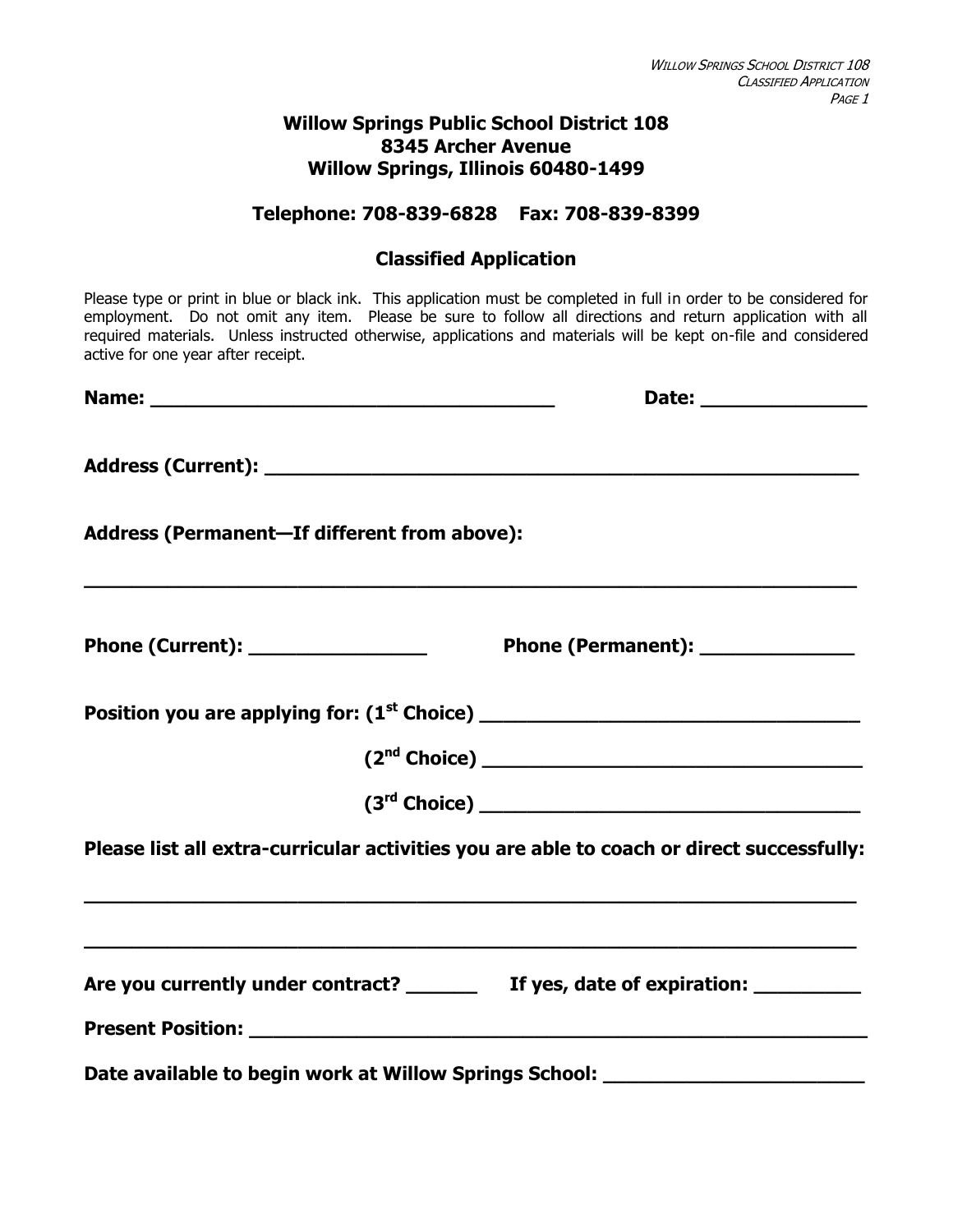# **Professional Preparation**

| <b>High School:</b> | <b>Institution and Location</b>                                                                                       | <b>Major/Minor</b> | <b>Degree or Number</b><br><b>Of Credit Hours</b> | Grad.<br><b>Date</b> |
|---------------------|-----------------------------------------------------------------------------------------------------------------------|--------------------|---------------------------------------------------|----------------------|
|                     |                                                                                                                       |                    |                                                   |                      |
| Undergrad:          | <u> 1980 - Jan Samuel Barbara, político establecido en la contrada de la contrada de la contrada de la contrada d</u> |                    |                                                   |                      |

Starting with your most recent degree earned, list in order the schools you have attended.

## **Professional Experience**

Starting with your most recent experience first, list in order any work experience you have held.

|                                  |                          |                     |                 |                   | Month/Year |  |  |
|----------------------------------|--------------------------|---------------------|-----------------|-------------------|------------|--|--|
| <b>Name and Location</b>         | <b>Supervisor</b>        | <b>Telephone</b>    | <b>Position</b> | <b>From</b>       | To         |  |  |
|                                  |                          |                     |                 |                   |            |  |  |
|                                  |                          |                     |                 |                   |            |  |  |
|                                  |                          |                     |                 |                   |            |  |  |
|                                  |                          |                     |                 |                   |            |  |  |
|                                  |                          |                     |                 |                   |            |  |  |
|                                  |                          |                     |                 |                   |            |  |  |
| <b>Military Service (if any)</b> |                          |                     |                 |                   |            |  |  |
|                                  |                          |                     |                 | <b>Month/Year</b> |            |  |  |
| <b>Branch of Service</b>         | <b>Nature of Service</b> | <b>Highest Rank</b> |                 | <b>From</b>       | To         |  |  |
|                                  |                          |                     |                 |                   |            |  |  |

## **Professional Organizations and Community Leadership Activities**

#### **References**

Please list the names of three persons who know of your professional work and qualifications.

| <b>Name</b> | <b>Position</b> | <b>Phone</b> | <b>Address</b> |
|-------------|-----------------|--------------|----------------|
|             |                 |              |                |
|             |                 |              |                |
|             |                 |              |                |
|             |                 |              |                |

 $\_$  ,  $\_$  ,  $\_$  ,  $\_$  ,  $\_$  ,  $\_$  ,  $\_$  ,  $\_$  ,  $\_$  ,  $\_$  ,  $\_$  ,  $\_$  ,  $\_$  ,  $\_$  ,  $\_$  ,  $\_$  ,  $\_$  ,  $\_$  ,  $\_$  ,  $\_$  ,  $\_$  ,  $\_$  ,  $\_$  ,  $\_$  ,  $\_$  ,  $\_$  ,  $\_$  ,  $\_$  ,  $\_$  ,  $\_$  ,  $\_$  ,  $\_$  ,  $\_$  ,  $\_$  ,  $\_$  ,  $\_$  ,  $\_$  ,

 $\_$  ,  $\_$  ,  $\_$  ,  $\_$  ,  $\_$  ,  $\_$  ,  $\_$  ,  $\_$  ,  $\_$  ,  $\_$  ,  $\_$  ,  $\_$  ,  $\_$  ,  $\_$  ,  $\_$  ,  $\_$  ,  $\_$  ,  $\_$  ,  $\_$  ,  $\_$  ,  $\_$  ,  $\_$  ,  $\_$  ,  $\_$  ,  $\_$  ,  $\_$  ,  $\_$  ,  $\_$  ,  $\_$  ,  $\_$  ,  $\_$  ,  $\_$  ,  $\_$  ,  $\_$  ,  $\_$  ,  $\_$  ,  $\_$  ,